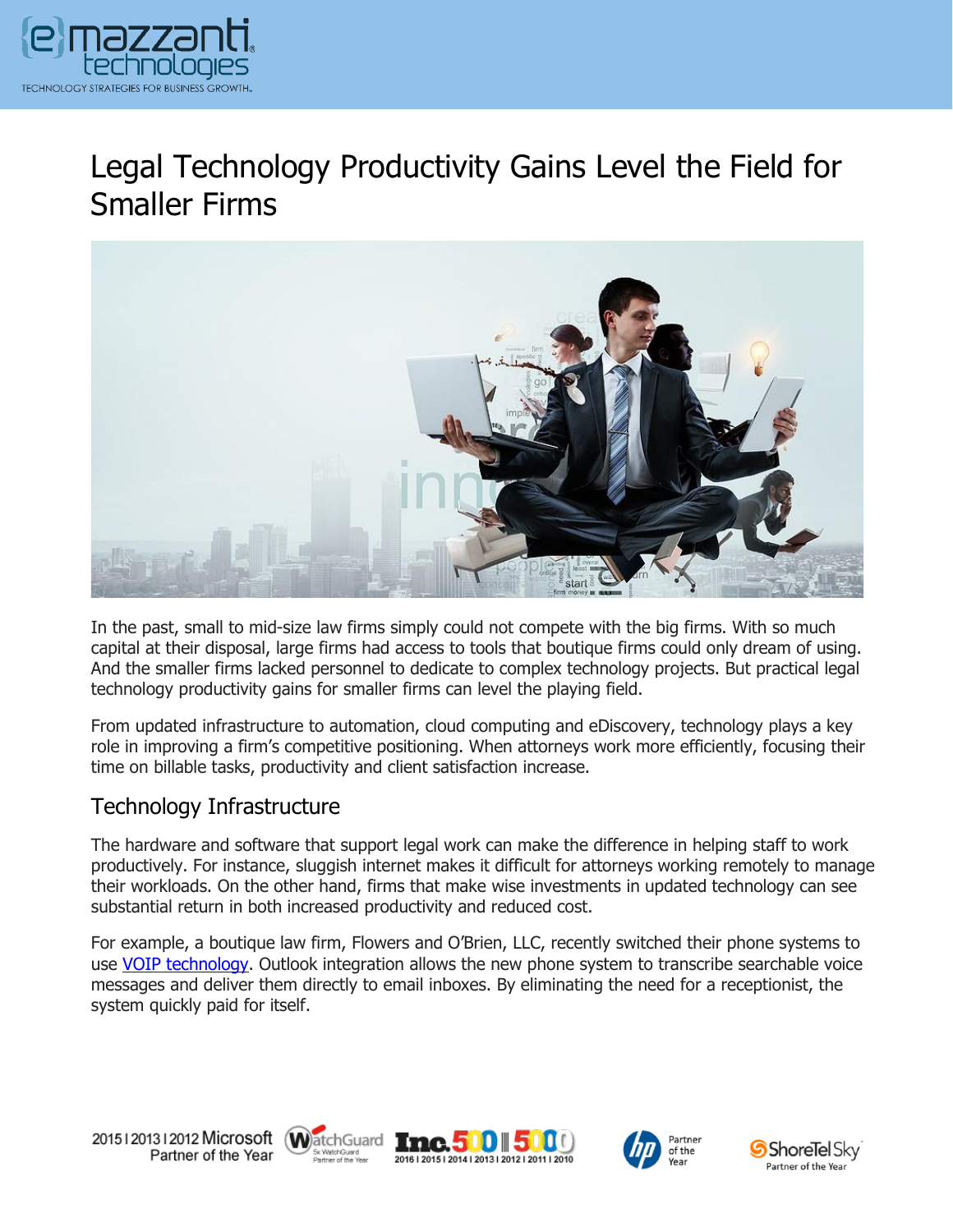### Automated Billing

For many law firms looking to see productivity gains, updating the billing system can prove the perfect place to start. When attorneys and staff spend hours reviewing time and expense reports and preparing invoices, they lose time better spent on billable work. Fortunately, much of the billing can be automated.



When updating your billing system, look for a few key features. The system should make it easy to capture expenses and time tracking as they occur, rather than after the fact. It should also allow firms to customize invoices and automate much of the bill review process, flagging potential problems. And it should integrate closely with your accounting system.

## Cloud Computing

Even before the pandemic forced a global move to remote work, attorneys spent hours each week working from home and from client locations. And nothing halts work quite like forgetting to copy necessary files before leaving the office. Firms that move to [cloud-based applications](https://www.emazzanti.net/services/cloud-services/) and document management quickly realize the benefits of flexibility that come with the cloud.

When staff can access case files, practice management tools and time-tracking tools in the cloud, they can work anytime, from anywhere. No need to carry a briefcase full of paper documents or keep track of time in a notebook. A laptop and internet connection provide all the necessary tools to continue work away from the office.

#### eDiscovery

[eDiscovery technology](https://messagingarchitects.com/ediscovery-technology-law-firms/) has made huge strides in recent years, allowing firms to review documents and prepare cases with relative ease. And SaaS solutions mean that even small to mid-size firms can bring eDiscovery in-house, saving time and increasing security.

20151201312012 Microsoft WatchGuard Tnc. 500 500 Partner of the Year